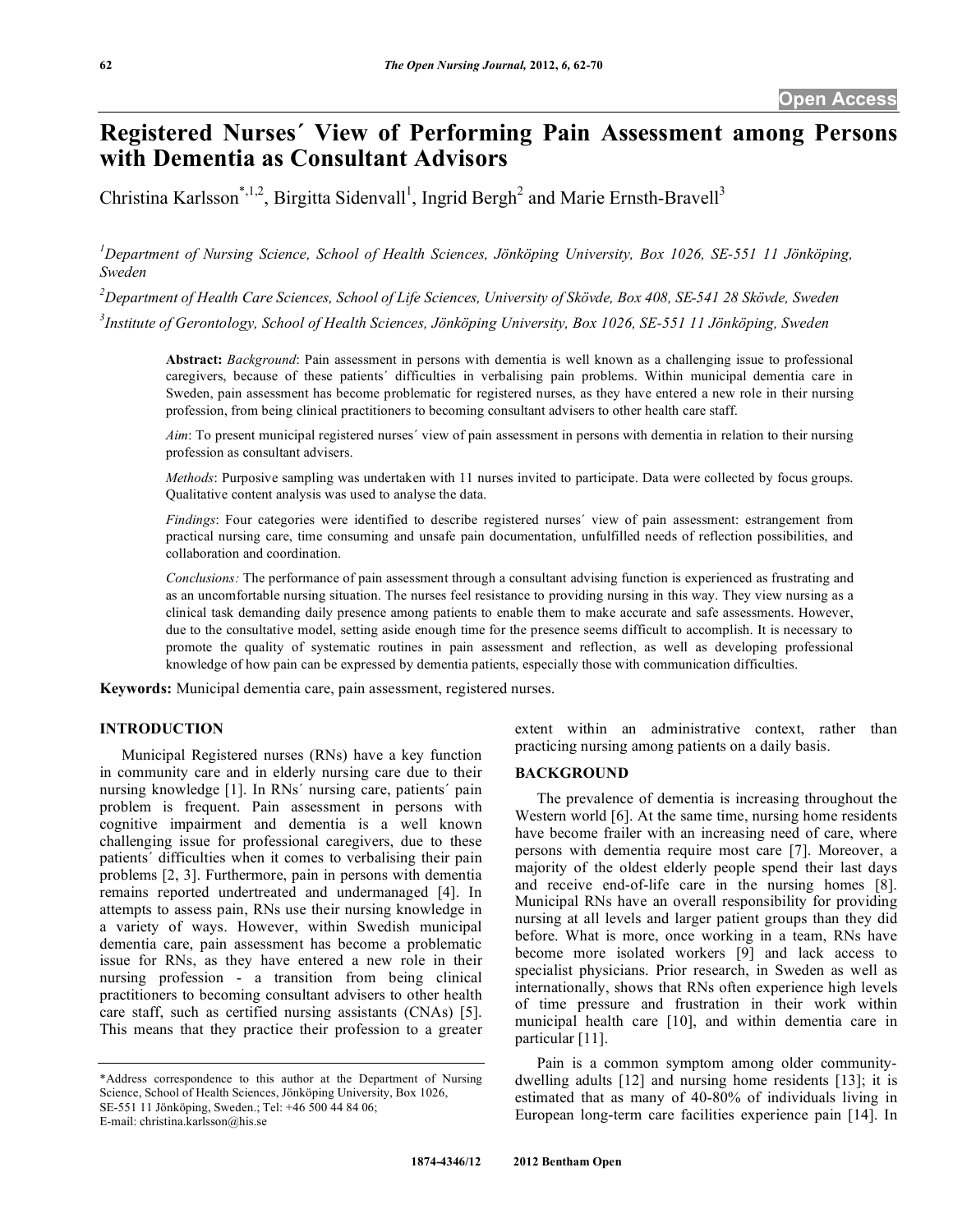prior research, the field of pain assessment has mainly concentrated on pain assessment instruments [15, 16]. Comparatively, less is known about RNs´ experiences of being consultant advisers and how this affects pain assessment. RNs´ changed role in pain assessment is both a medical and a nursing problem; with the growth in aging population in Sweden, as well as in Europe [17], requiring professional dementia care [18], and the quality of pain management urgently needs to be discussed. Pain in persons with cognitive impairment and dementia raises serious ethical concerns for pain clinicians in terms of what methods should be used to find out about pain problems, especially as dementia puts the person in a vulnerable situation and dependent on professional health care staff for his or her health and well being. For this reason, RNs´ professional knowledge is an essential matter for dementia patients.

 Nursing homes and home nursing are parts of Swedish municipalities' health care service and are mainly financed by taxes. Only a small part, about 5%, is financed by individuals themselves. Each nursing home has a manager in chief who is responsible for economic and organisational issues. Patients in need of professional nursing care in nursing homes apply for an individual contract for their lodging and other living costs. Inquiries for the provision of home nursing assistance, in the individual's own residence, are accounted for by the individual him/herself. Swedish municipal care is regulated by two separate laws. The Social Services Act [19] governs the work of care managers and CNAs. The Health and Medical Act [20] regulates the work of RNs and physicians. According to current regulations, municipalities must be able to offer health service up to the level of those provided by RNs. Regularly, doctors from primary health care service make medical visits to nursing homes, and become available at telephones to RNs for medical issues concerning home nursing. However, RNs may delegate to CNAs to carry out nursing care and administration of pharmacy [21]. Nevertheless, RNs have the overall responsibility for providing health care and to act as medical and nursing supervisors for CNAs. In Sweden, 290 municipalities provide health care for older people living in nursing homes and in ordinary housing supported by home nursing. As in other countries in Europe, dementia care in Sweden is performed in special small-scale care units within nursing homes, where specialization in dementia care has developed from traditional institutions into smaller, more homelike facilities [22]. In nursing homes, residents are cared for by health care staff round the clock. In the year 2009, nearly 6% of the Swedish population 65 years and older were living in nursing homes [23]. Within home nursing, health care staff made daily visits to residents' ordinary housing for care contributions and food distribution. In 2008, just about 200, 000 persons over 65 years of age received home nursing based on their needs of service and caring contributions [24]. Of the total number of RNs employed within Swedish health care, which accounts for about 70, 000 persons, 20% are working in the municipal health care sector [25]. Most of these RNs have a greater consultant advising role than a clinical nursing function [26].

 The transformation of RNs´ professional nursing started when the national legislation *ÄDELreformen* was introduced, where a restructuring of elderly care in Sweden took place and the responsibility for care of older persons was transferred from county councils to municipalities. As a result of this restructuring, a consultative advising function of the RNs profession was adopted [5]. However, due to the financial cuts brought about by restructuring, staff reduction and structural changes appeared in the Swedish health care sector. Despite these changes, in their promotion of safe and effective care, RNs are expected to carry out assessments, treatments and medication instructions independently. Moreover, they are expected to keep up to date with evidencebased nursing [26]. Evidence-based recommendat-ions require the delivery of standardised and comprehensive pain care. However, assessment of pain in persons with dementia relies on nurses´ ability to detect pain cues due to dementia patients` difficulties in verbalizing their pain problems. Pain assessment often starts with nurses´ skilled and advanced understanding of these persons´ behaviors.

#### **AIM**

 The aim of this study was to present RNs´ view of pain assessment in persons with dementia in relation to their municipal nursing profession as consultant advisers.

#### **MATERIALS AND METHODOLOGY**

### **Setting and Participants**

 A purposive sample of 13 RNs with a consultant advising function, working in one municipality in western part of Sweden was invited to participate in this study. The RNs were selected in capacity of that they were included in a network consisting of RNs from various nursing homes and home nursing districts. Inclusion criteria were being an RN and employment within municipal nursing care. The nurses had varied experiences from dementia care and clinical nursing, as well as in terms of training. Two RNs were unable to participate because of illness. Eleven RNs were interested and gave their consent to take part in the study. The participants were all women aged 42-63 years, and their work experience as RNs ranged from 5-40 years. They were all born in Sweden. All nurses were working full time in daytime shifts. One of the nurses had a master´s degree in nursing; six nurses had bachelor´s degree; and four nurses had an older nursing education from before 1993 (in 1993, the nursing education changed from vocational training to academic education). Nine nurses were working at special dementia care units within nursing homes. Two nurses were working both within nursing homes and in home nursing.

#### **Ethical Considerations**

 This study was approved by the Regional Ethics Committee in Gothenburg, Sweden (Dnr-004-09). The participants received oral and written information, and were informed that their participation was voluntary with the possibility to withdraw at any time, and that their responses would be treated confidentially. Written consent was obtained from all participants.

#### **Data Collection**

 The focus group conversations were conducted in April 2009. The first author was moderator and familiar with the topic. The moderator´s role was to guide the conversation and stimulate the participants to share their experiences. Two focus groups (seven participants in the first group and four participants in the second group) were organized. The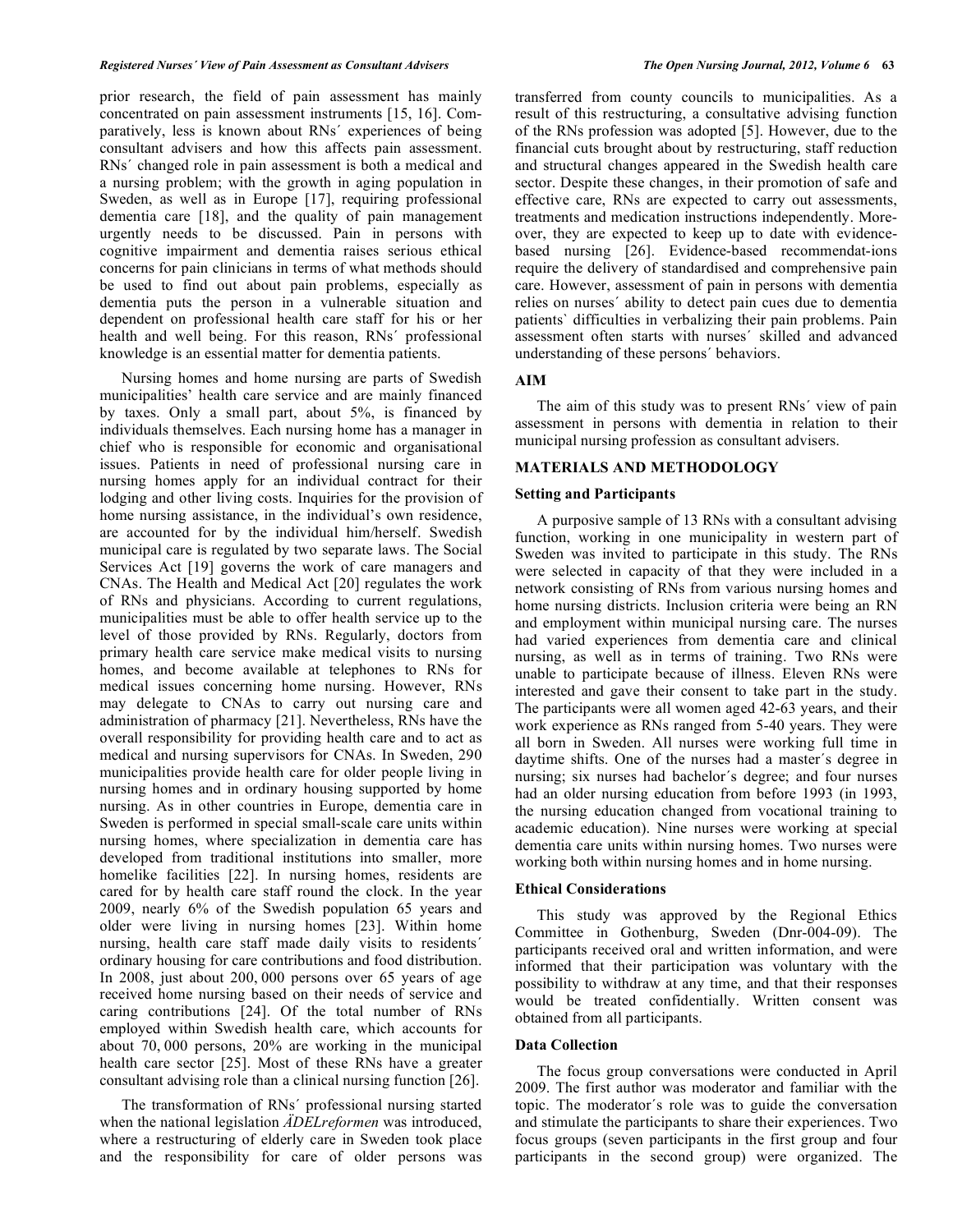conversations took place at one of the nursing homes and each focus group lasted for 1.5-2 hours.

 Initially, the moderator introduced the subject for the conversation, *i.e*. pain assessment in persons with dementia in relation to RNs´ nursing profession as consultant advisers. The participants were informed about how to act in a focus group conversation and the moderator´s role during the session. An interview guide was used to match the topics under investigation. Two main questions were designed for the conversation sessions; 'What experience do you have from working as a RN?' and 'What experience do you have from pain assessment in persons with dementia?' Follow- up questions were asked during the sessions to gather all aspects of each topic (Table **1**). All questions were formulated in a dialogical way, allowing the participants to talk freely about their experiences. Notes were written for reflection of the participants´ interaction, *i.e*. how the participants agreed, disagreed, negotiated and generated meaning in terms of the subject investigated. The conversations were audio-taped for later verbatim transcription.

dementia context, and organized into categories and subcategories. Meaning units, codes and categories dealt with the manifest content of the transcriptions. The organization of categories implicated some level of interpretation and abstraction, to identify mutually exclusive categories based on concepts belonging to the main questions. Notes from the conversations were read thoroughly and reflected on in a comparative analysis in relation to identified categories and subcategories. Four categories and nine subcategories were identified that described the RNs´ view of pain assessment (Table **3**). Finally, all authors discussed coding and categories in an open and critical dialogue to reach a consensus.

# **RESULT**

 Four categories and nine subcategories were identified to describe RNs´ view of pain assessment in relation to their nursing profession as consultant advisers (Table **3**). The result is presented and illustrated by quotations from the focus groups.

| <b>Main Ouestions</b>                                                             | <b>Example of Follow-Up Questions</b>                                                                                                                                           |
|-----------------------------------------------------------------------------------|---------------------------------------------------------------------------------------------------------------------------------------------------------------------------------|
| What experiences do you have<br>from working as a RN?                             | • Please describe your working tasks?<br>• In what way have your working tasks changed?<br>What is it like to work as a consultant adviser?<br>• How do you feel about this?    |
| What experiences do you have<br>from pain assessment in<br>persons with dementia? | • How do you perform pain assessment as a consultant adviser?<br>• How do you find out if the person is in pain?<br>• To what extent do you think pain exists in your patients? |

#### **Table 1. Overview of the Interview Questions**

#### **Data Analysis**

 To grasp the RNs´ perspective as members of a group and of a profession, the analysis started with careful verbatim transcription, including stops, intonations and overlapping speech (Table **2**) [27]. The transcribed conversations were then analyzed using manifest qualitative content analysis [28]. Central to the analysis procedure was the gathering of information about the participants´ experiences by identifying concepts and comparing and contrasting data. At the same time, however, it was important to retain an open attitude to alternative interpretations of the participants´ shifting opinions. Each focus group was regarded as one unit of analysis, where the main purpose was to search for manifest content, *i.e*. the visible and obvious components in order to explore the RNs´ view of pain assessment.

 First, transcripts were read individually several times to obtain an overall picture of the context and to identify concepts emerging from the conversations. Open coding was performed by making marks and writing notes in the text margins of the transcripts while reading them, to search for all aspects of the phenomenon investigated and to generate categories. After that, words or sentences for each meaning unit related to the main questions were identified and condensed. In the next step, condensed meaning units were compared and coded referring to phenomena related to the

**Table 2. Transcription Conventions Used in the Study** 

| Underlining                 | Overlapping /concurrent speech             |  |  |
|-----------------------------|--------------------------------------------|--|--|
| Comma,                      | Continuation                               |  |  |
| Dot.                        | Conclusive intonation                      |  |  |
| Hypen --                    | Interruption                               |  |  |
| <b>Bold</b>                 | Emphasized speech                          |  |  |
| <b>CAPITALS</b>             | Loud voice volume                          |  |  |
| $\left(\binom{1}{2}\right)$ | Sound marker                               |  |  |
| (.) (.) (.) (.)             | Pause marker, for shorter and longer pause |  |  |

#### **Estrangement from Practical Nursing Care**

 This category was formed by the RNs´ descriptions of their changed nursing profession in terms of *feeling of remoteness from the patient*, *feeling of inconvenience in the consultative role* and *feeling of being a controller*.

 The subcategory *feeling of remoteness from the patient*  was formed by the RNs´ descriptions of how they often felt in their role as consultant advisers. One of the RNs considered that not regularly participating in patients´ daily care situations involves a risk of losing clinical practical knowledge: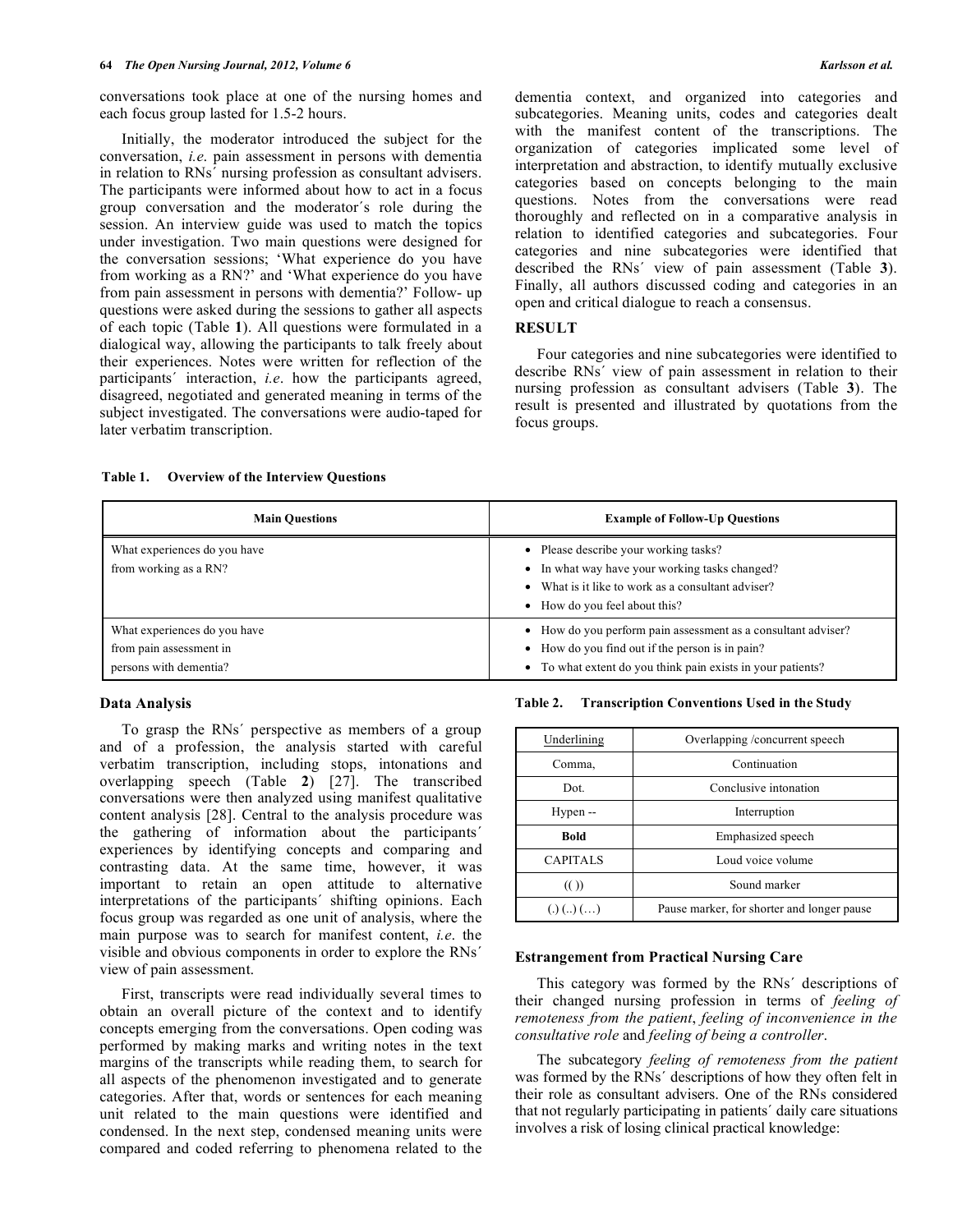| <b>Categories</b>                                | <b>Subcategories</b>                                                                                                         | Codes                                                                                                                                                                                             |  |  |
|--------------------------------------------------|------------------------------------------------------------------------------------------------------------------------------|---------------------------------------------------------------------------------------------------------------------------------------------------------------------------------------------------|--|--|
| Estrangement from practical<br>nursing care      | Feeling of remoteness from the patient<br>Feeling of inconvenience in the consultative role<br>Feeling of being a controller | Rely on others<br>Not working next to the patient<br>Caught situation<br>Being out of control<br>Check-up function                                                                                |  |  |
| Time consuming and unsafe pain<br>documentation  | Pain documentation procedures<br>Being a second-hand receiver of pain information                                            | Pen/paper documentation<br>Computer-based documentation<br>Documentation in two systems<br>Receiving pain reports from others<br>Diverse professional language used                               |  |  |
| Unfulfilled needs of reflection<br>possibilities | Reflection<br>Collegial supervising                                                                                          | Need for self-reflection<br>Need for group-reflection                                                                                                                                             |  |  |
| Collaboration and coordination                   | Changed profession areas<br>New organisation                                                                                 | Nurses' own responsibility to collaborate<br>Diverse working- and responsibility areas for registered<br>nurses and certified nursing assistants<br>Changed organizational structures for nursing |  |  |

| Table 3. Overview of Categories, Subcategories and Codes of RNs' Experiences as Consultant Advisers in Pain Assessment |  |  |  |
|------------------------------------------------------------------------------------------------------------------------|--|--|--|
|                                                                                                                        |  |  |  |

*'in the end then when you are not performing any blood pressure or vein samples, then you don't have the knowledge about it any longer'(p10).* 

As consultants, the RNs found that they had to rely on others, mostly CNAs, for pain information. While the RNs reflected upon difficulties in assessing pain in persons with dementia, they frequently returned to their nursing profession as consultants, where they manifested that not being present in daily caring meant to be separated from the patient and to rely in other staffs members´ pain information. This was experienced as a frustrating situation:

> 'Y*ou have to rely a lot on (…) other care staff' (p1)*

> *'It is really difficult with dementia care (.) especially when you don´t work among them and know them (…) you have to rely on those who are-- working as nursing assistants' (p2)*

*'Then who knows the patient best?'(Mod)* 

*'It is the person closest' (p2)* 

*'And who is that?'(Mod)* 

*'Uhm (…) the care staff (.) nursing assistants' (p3)* 

*'How do you feel about that?'(Mod)* 

*'It is frustrating (..) really' (p2).* 

 The RNs described their consultative nursing profession in terms of *feeling of inconvenience in the consultative role.*  They questioned their new nursing role, in which they felt being caught, divided and out of control of daily care situations, such as in pain assessment. They expressed that they did not want to perform nursing in a consultative role:

> *'I feel that we are starting to question our own role (.) because it feels like you don´t really know where you are-- you have to be in so many places-- it is so divided and I feel squeezed into our role against (.) nursing assistants'(p1)*

*'Earlier when one was participating in daily care (…) assisted (.) well we assisted in taking the patients up in the morning and you had a totally different control. Now you don´t have that and it feels very strange but that´s our new role I suppose (..) this is how we are supposed to work (.) as consultants and it started just a few years ago (.) just before the new (..) nursing re-organization' (p9)* 

*'Well, I don´t think any of us want to be consultants (.) we want to be among patients' (p11).* 

 The following quotation reveals RNs´ dissatisfaction owing to the consultative role and not being among the patients to the extent that they used to be. Here, one of the nurses, who had been in the profession for a shorter time, reflected on her individual situation:

> *'I am rather new in this job and I sometimes feel (…) what is my future as a nurse? Are we just going to delegate everything (..) and sit elsewhere. It doesn´t work. I must see and feel myself and experience, too. I have to be among the residents and see (..) for example a sore area. I can´t just depend on-- well it looks alright somebody says (..) my God I must SEE it myself' (p10).*

 From a group perspective, the RNs reached a consensus in terms of what it meant to be a professional nurse and what nurses should do when they compared the way things were to the way they are now. They reflected that their new role was strange and that they felt a lack of control of patients' pain problems. To be a nurse was described as '*to see, get to know and be present' (p3)* among patients. Paradoxically, the RNs experienced that they often lacked time in those moments when they actually were visiting their patients. The main task at these times was most often to do check-ups of pharmaceutical products and CNAs´ pain documentation.

 The subcategory *feeling of being a controller* was formed by the RNs´ descriptions of their performances of check-up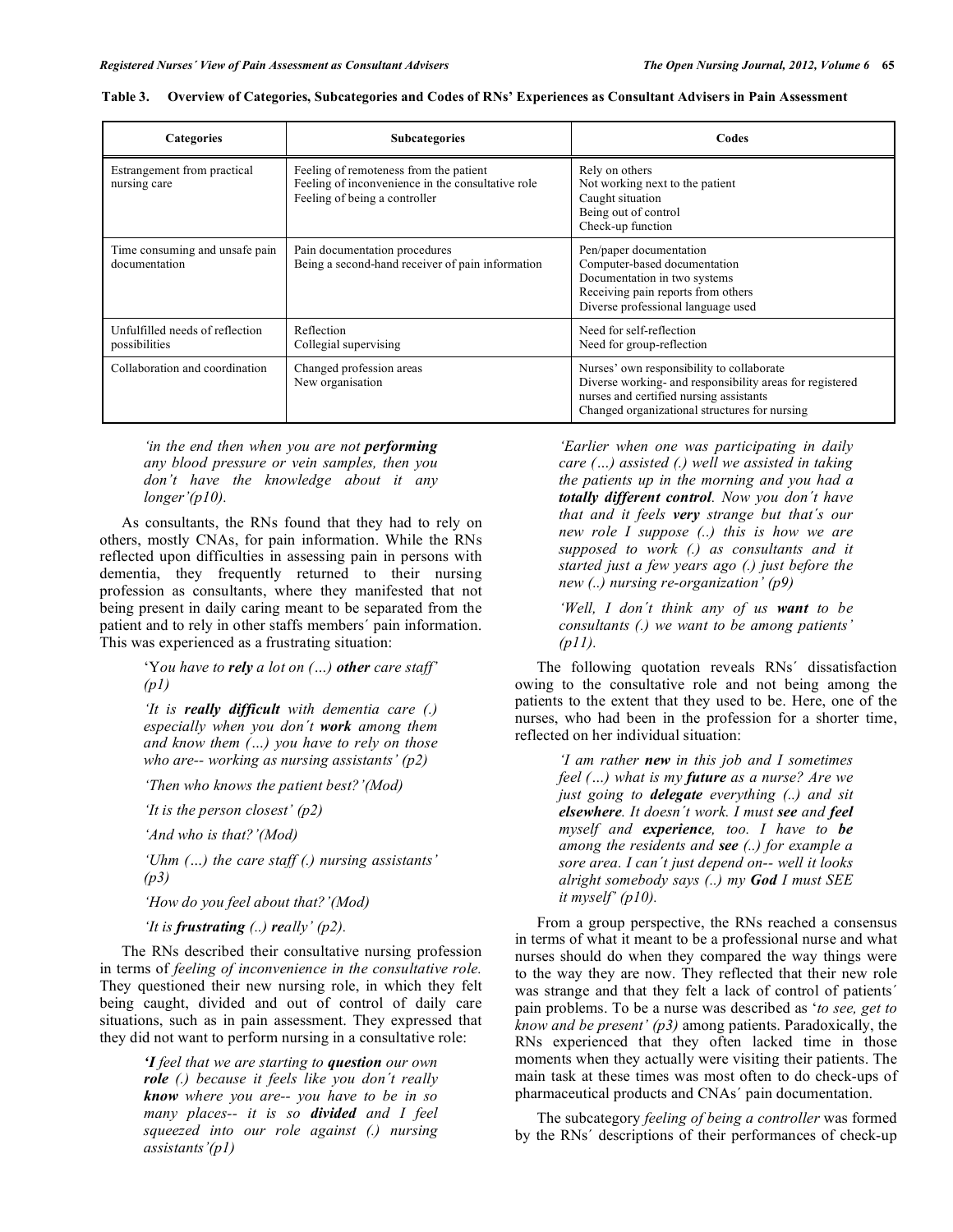duties. One of the nurses reflected on her view of time pressure in her work duties by saying:

> '*I come into reflection in my own behavior sometimes when I run into the unit (…) when one runs into the kitchen where three or four persons are sitting "good morning" you say bright and lively and think you are very obliging "sure" ((laughter)) ((puffing)) I am not going to you I am going out in the office for checking medicines and see what it looks like (..) and as soon as one have gone round the corner one reflect in-- what did I just do? Not even have the time to talk to the persons who are sitting there' (p7).*

### **Time Consuming and Unsafe Pain Documentation**

 This category was formed by two subcategories: *pain documentation procedures* and *being a second-hand receiver of pain information,* and focuses on RNs´ experiences of how documentation of pain symptoms was performed and in what way they provided pain information. Documentation was considered as an important task in the consultative function, but also as a problematic issue.

 *Pain documentation procedures* was reflected as problematic to manage because documentation was conducted using two different systems, first through day notes with pen/paper documentation performed by CNAs, and thereafter through computer-based documentation by RNs. This double documentation procedure was experienced as problematic because of its insecurity:

> '*I think other care staffs are rather bad in writing down (.) situations (.) well they often ask or it arrives things that should have been written down in their report. Then I get angry' (p3).* In contrast, another nurse did not have the same problem: '*other care staff makes their day notes (..) they write problems when they for example have observed something, if someone is worried or anything about medication or that they have contacted a registered nurse' (p1).*

 The subcategory *being a second-hand receiver of pain information* describes how the RNs obtained pain information. In the consultative role, RNs received information from other care staff, principally from CNAs, and often without having experienced reported phenomena themselves. Consequently, RNs experienced that they were dependent in CNAs´ documentation and information when it came to gaining knowledge about the patients' pain problems:

> '*earlier, when we were performed caring procedures (..)for example in morning care activities (.) then you were seeing the residents every day, you were able to see changes and you saw for yourself. But nowadays, this is not our tasks any longer. We are supposed to do much more of documentation work. I spend most of my time in front of my computer' (p11).*

 The RNs´ daily routines varied according to their workplaces. Most of them made daily visits in their units, while other nurses made visits only two or three times per week due to the conditions of their patients´ health. At these visits, the nurses collected verbal information from CNAs about the patients, and simultaneously carried out documentation check-ups. According to the RNs, most of their day consisted of administrating pharmaceutical products, carrying out computer-based documentation, and making phone calls to other health care staff in the care chain of the community concerning organization of care places for patients. The RNs stressed that a lot of time was put into telephone conversations with patients´ next of kin, who were worried about their loved ones. During the focus group conversations, the RNs reached a consensus to the effect that receiving pain information second hand was problematic to manage. They described that persons with dementia could show a variety of indistinct signs, often difficult for care staff to interpret and understand, and therefore it was important for nurses to be present so that they could make correct assessments. The RNs explained that their documentation routines were unsafe and ineffective.

#### **Unfulfilled Needs of Possibilities for Reflection**

 To have time to talk together, nurse to nurse, was expressed as important in terms of *reflection* and *collegial supervising.* Nevertheless, this was something that the RNs experienced as lacking*.*

 The RNs expressed that during their work shifts, they lacked of time for *reflection* in relation to nursing care problems, such as pain. They manifested that it was important to have time to sit down and reflect on the care information they received from other health care staff and things that had happened during their work shift. They also stated that the usual time for report meetings, between CNAs and themselves at the end of their working shift, had been reduced because of reorganization. The RNs experienced that there was no longer enough time to discuss nursing problems:

> '*well it is like-- we never get the time to sit down and talk to each other (..) because the report time is just getting shorter and shorter all the time. Everything just being overlapped so that (..) we don´t see each other any longer as we used to do (…) just to ventilate things' (p11).*

 Some of the nurses presented another view of the possibility for reflection, where they maintained that they did have enough time to sit down and reflect together. This meant a lot to them:

> *'but there we have a huge advantage in our unit to have that time to sit down in the morning and reflect in different things. It is so valuable. Therefore, we feel that we are in control. Yes it feels really good' (p2)*

 Another view of group reflection discussed by the RNs was *collegial supervising* to support each other in complicated situations:

> *'I feel that you need time for reflection both of your own and together with nursing assistants*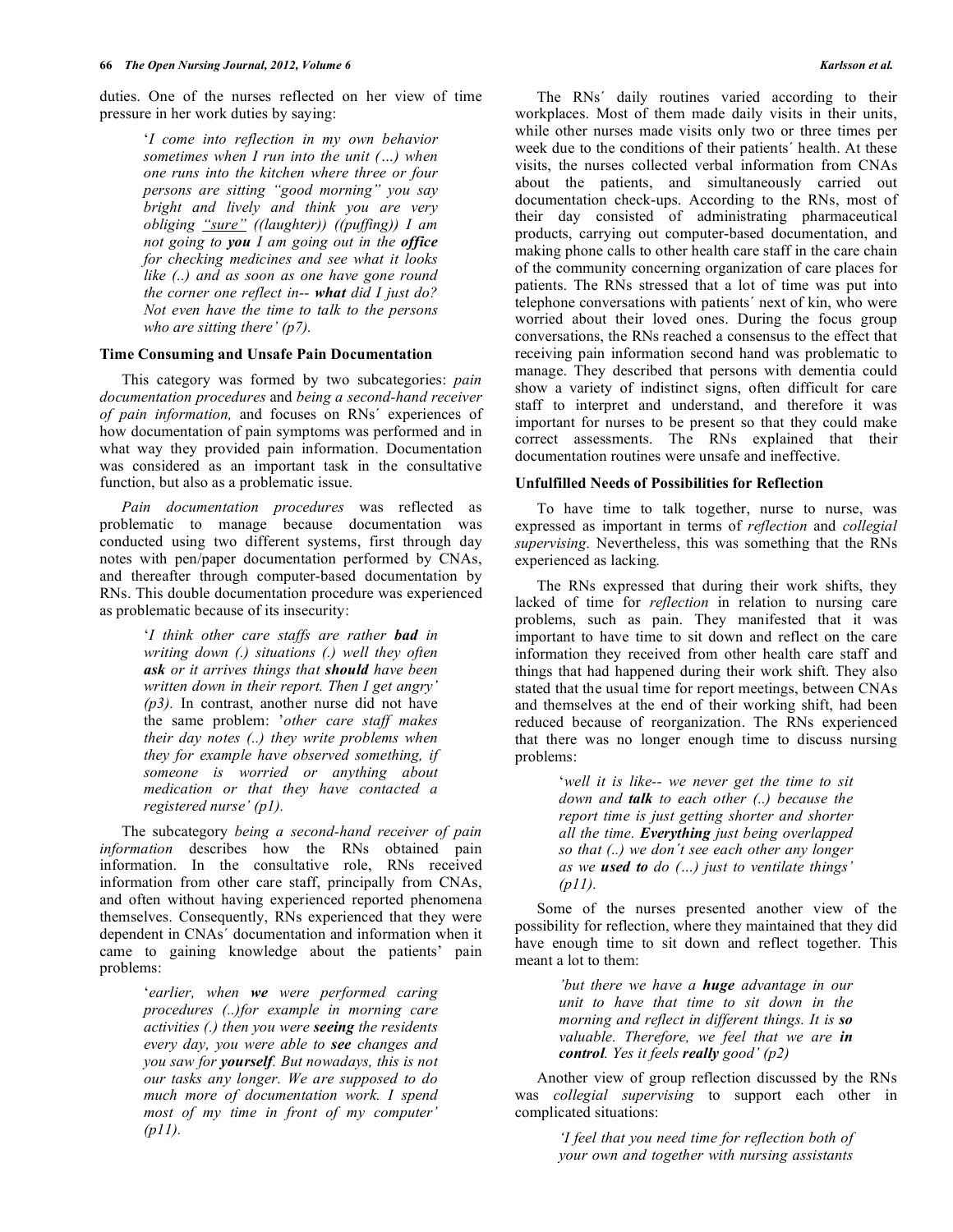*(.) colleagues (.) nurse colleagues o yes collegial supervising. You have to take time for that. Because (.) everything are supposed to be documented in caring journals. You need to get the chance to sit down and reflect a little bit (..) get stabilized' (p9).* 

 Some nurses felt lonely in their position and where overwhelmed by their huge caring responsibility. The nurses expressed that collegial supervising could be a way to develop knowledge and to solve nursing problems:

> '*you need time for reflection both by yourself and together with nursing assistants and colleagues-- RN colleagues. Just to sit and do some thinking (..) collegial supervising (.)that you take the time for that' (p5)*. One of the nurses expressed her view of self reflection as: '*You have to take things into consideration and reflect on them and think about-- how do I do or can I do this in another way?' (p5).*

### **Collaboration and Coordination**

 This category was formed from the two subcategories *changed profession areas* and *new organization*.

Based on perceptions of the consultative role in pain assessment, the RNs described both their own as well as CNAs´ situation as *changed profession areas:* 

> *'Working tasks for nursing assistants have been changed quite much over the last years, they have been ordered to do more things and more of documentation (.) they had not been given enough time to manage all information given them' (p6).*

Some of the nurses reflected on collaboration as dissociation between the two occupational groups. At the same time, they stated the importance of shared responsibility for cooperation:

> *'I think it has become like this that many nurses think that nursing assistants in their area (…) and registered nurses (.) they are not supposed to (…) sit together(.) instead each of them would mind their own business and do their own job. I sometimes experience that it is like that' (p4)*

> *'But there has to be an engagement and responsibility by us nurses, too. You can´t just leave over everything to nursing assistants' (p3)*

*'There has to be cooperation' (p7).* 

 The RNs illuminated the conditions for collaboration between themselves and CNAs, and that it was necessary to find a way to cooperate regardless of their different profession and different working areas. However, one of the nurses pointed out that they should not let CNAs take care of everything, but that RNs should rather look to their own responsibility concerning patients´ care, *i.e*. their own commitment as RNs to provide nursing care for their patients´ health. This was again reflected upon:

*'It is important that you are present (.) that you are there, that you meet them and have discussions with them. If this fails the cooperation lacks and you are not even able to get to know what is happening in your unit'(p2)* 

*'Then there will be somewhat of discordance (…) in the end then there will not be any good working environment' (p1).* 

 The RNs reflected on cooperation within the *new organization*, and experienced that other occupational groups within health care, such as managers and care coordinators, did not have accurate knowledge of RNs´ work and what RNs were supposed to perform in their new role, due to the organizational restructuring. This was discussed in terms of the fact that they, as RNs, often received incomplete information about patients´ status before the patients arrived at nursing homes or applied for home nursing. This was reflected as a situation in which they lacked control:

> *'Bad cooperation with managers and care coordinators I feel' (p6)*

> *'Yes, there has to be someone who takes care of this so that we have correct information' (p3)*

> *'Earlier one had more control of this and one knew precisely' (p6).*

 The RNs reflected on problematic caring situations concerning short-time patients, *i.e.* patients who were in need of nursing care for just a shorter time. The problem mainly concerned responsibility for each patient and who was responsible for what in the care chain. The RNs found it problematic when patients appeared in nursing homes and no one had the overall responsibility for them; as a result of lacking information, no one had the correct knowledge about the patient and the patients´ needs. The nurses stated that this problem was due to the new organizational structure and emphasized this issue as another basic problem in pain assessment procedures:

> '*you can notice this when a patient arrives to short-time care (.) if nobody knows, nobody has documented and done things that had to be done-- then you notice. It generates in several links (..) there will be lacks. It is not a personal accuse (.) it is due to the structure of the organization' (p2)*.

#### **DISCUSSION**

# **Reflections on the Findings**

 The key findings from this study suggest that RNs´ lack of presence among their patients leads to feelings of being out of control in daily care routines such as pain assessment, as well asin managing complicated procedures related to pain documentation. These findings are similar to findings from other studies [29]. They might even suggest serious consequences of RNs´ function as consultants and strategies for supporting safe pain assessment. The RNs in our study emphasized the importance of *being there*, with the patients in their daily care, as a prerequisite to being able to observe and compare known behaviors with new and unknown ones.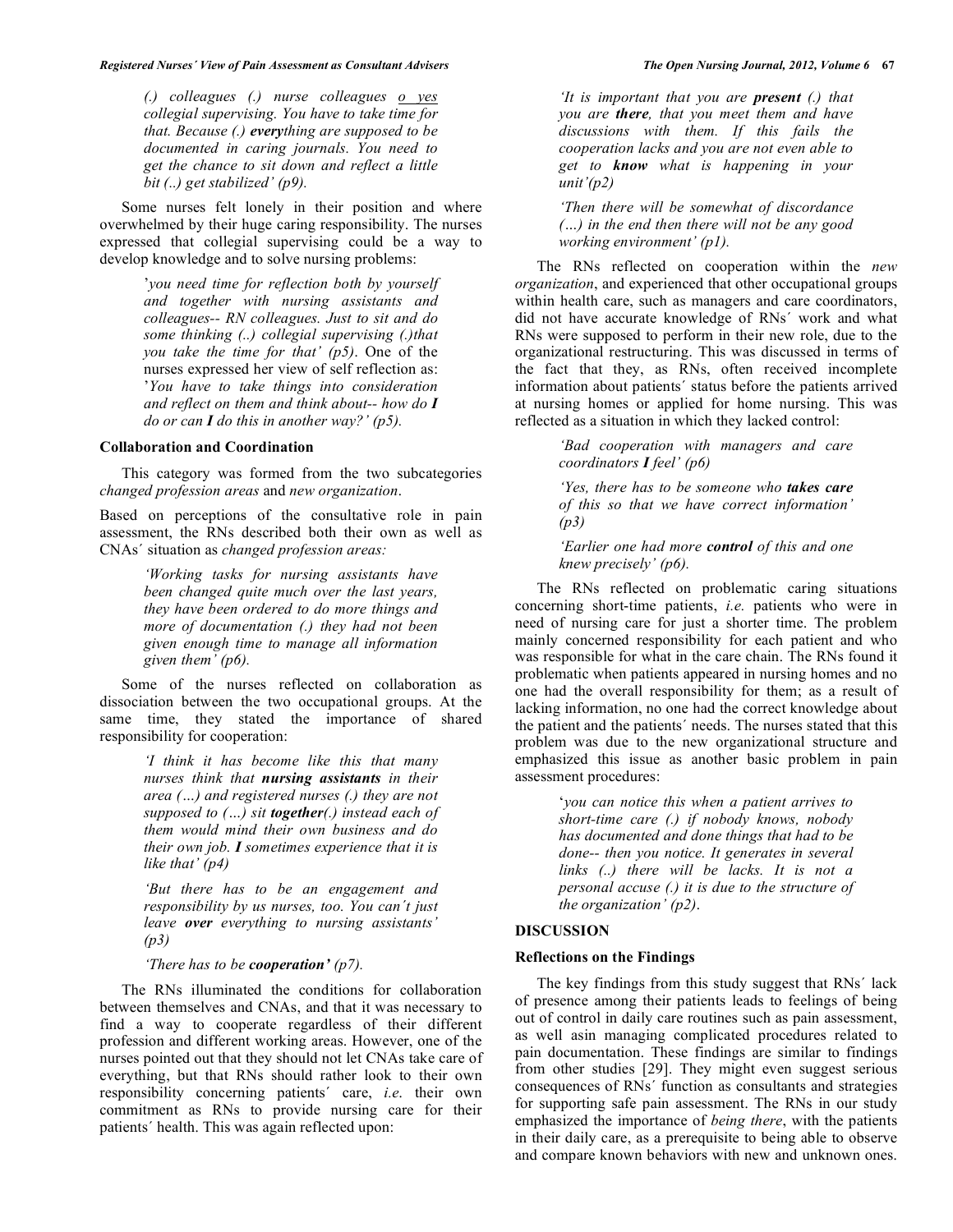This is in line with prior research, which has suggested that pain assessment in persons with dementia should involve observation of pain behaviors during mobility, where specific and new movement patterns may be considered as pain indicators [30]. However, organizational restructuring in the nursing context seems to prevent RNs from performing this task to the extent they wish to do so.

 RNs´ professional *know-how* [31] is a crucial issue to illuminate in society, as changes in Swedish municipal care have implied complex cooperation between different actors, as well as in organizations where RNs are responsible for providing patients´ health care at basic levels as well as in advanced nursing within nursing homes and home nursing. Further, RNs´ medical nursing knowledge is necessary when it comes to maintaining dementia patients´ health and providing high quality of dementia care. The findings from our study expose how the participants negotiated upon their experiences of the difficulties in being not only a carer, but also an administrator. The nurses clearly expressed that pain communication with dementia patients was difficult to manage. At the same time, they stressed the complexity in understanding and interpreting patients´ behavior, as they were not present as RNs to observe patients´ expressions or make initial pain assessments. It might be argued that this is problematic when, for CNAs, standardized assessment criteria validated for this staff category to use in their daily work in dementia care to identify signs and symptoms of pain are still lacking [32]. However, in this study, it was found that collaboration between RNs and CNAs seems to be limited due to changed structures of the nursing profession; this has consequences for the assessment and management of pain.

 In this study, the RNs reached a consensus in terms of what nurses are supposed to do as consultant advisers, andthey expressed that felt emotional uncomfortable with performing nursing in such way. These findings support earlier research within the dementia context, where experiences of emotional and conflicting demands were more common among RN in dementia care compared to RNs in general care [11, 33]. Furthermore, the findings from our study demonstrates that RNs´ time to reflect on patients´ health, as well as the time available to work with quality improvements in evidence-based care, seems lacking. These findings are surprising given that RNs, with their central role within health care, have the responsibility to provide nursing care based on scientific knowledge and well-tried experience.

 Prior research points to reflection as an important aspect in pain assessment [34]. Similar to other Swedish studies [9], the RNs in our study expressed a high degree of time pressure and lack of time for reflection. From a nursing perspective, this strongly affects opportunities to detect indicators of pain. Prior nursing research has found that RNs need competences in medicine, caring, and pedagogic as well as in personal maturity to manage their role within municipal elderly care [9]. We argue that quality of pain assessment necessitates of all these competences to ensure dementia patients´ health and wellbeing. The RNs in our study experienced being in a split situation. Supporting this, other studies have found a clear feeling of loneliness in decision making among RNs [35]. We consider these

findings to be important, as they allow us to reflect on aspects that may affect well- grounded and effective decision making for pain assessment.

 The adopted consultative model has meant that RNs within municipal dementia care must act in a new capacity, as indicated in this study. For the promotion of pain assessment procedures, we believe that it is important to attend to this. RNs´ changed role is without doubt a barrier to adequate pain assessment. Other barriers found in this study are the construction of pain documentation systems and the lack of evident systematic routines for pain assessment.

 We submit that there is a lack of research within municipal nursing care as a topic that is essential to discuss and urgent to investigate, and must be further evaluated in relation to pain assessment and the structural change of RNs´ nursing profession. Within next decades, due to the expansion of the aging population, there will be huge challenges for municipalities in terms of providing effective and safe dementia care based on clinical nursing knowledge. In this article, we argue that the shift in RNs´ role has negatively affected pain assessment, and the foremost issue with this is that it causes unnecessary suffering among persons with dementia. Still, the findings of this study illustrate that RNs have an ethical intention beyond their concerns of their patients, where the process of pain assessment is not just about who is doing what. Instead, our findings seem to reflect a problem in professional structures in the dementia context, and point to the need to promote wellbeing in the performance of professional nursing for persons with dementia.

#### **Methodological Considerations**

 Using focus groups was the strength of this study, as we were able to illuminate RNs´ view of pain assessment in persons with dementia with reference to their nursing profession as consultant advisors. One limitation, however, could be the small number of focus groups. On the other hand, the sessions allowed for enriched conversations in which the participants´ experiences could be explored in depth.

 Central for the focus group conversations in this study was to explore RNs´ experiences of pain assessment, but the conversations also touched on several other topics that the RNs linked to their situation as consultant advisers. The literature demonstrates that focus groups can take advantage of group dynamics to access shared knowledge of a subject [36, 37]. In this study, the conversations were characterized by flow among the participants, where they were concerned with narrating both their experience of being nurses and how they performed pain assessment within this profession. The RNs showed huge willingness to participate and narrate their individual and collective experiences. A reason for the enthusiasm could be due to that the first author, who was also the moderator in the group sessions, was familiar with the dementia context, and thus inspired trust in the participants. However, this could also be seen as a disadvantage, as familiarity may influence the way in which people speak. Nevertheless, the first author found that the group conversations elicited enthusiasm and true honesty.

 Data analysis has already begun during the transcript preparation [28]. The transcription quality, then, became of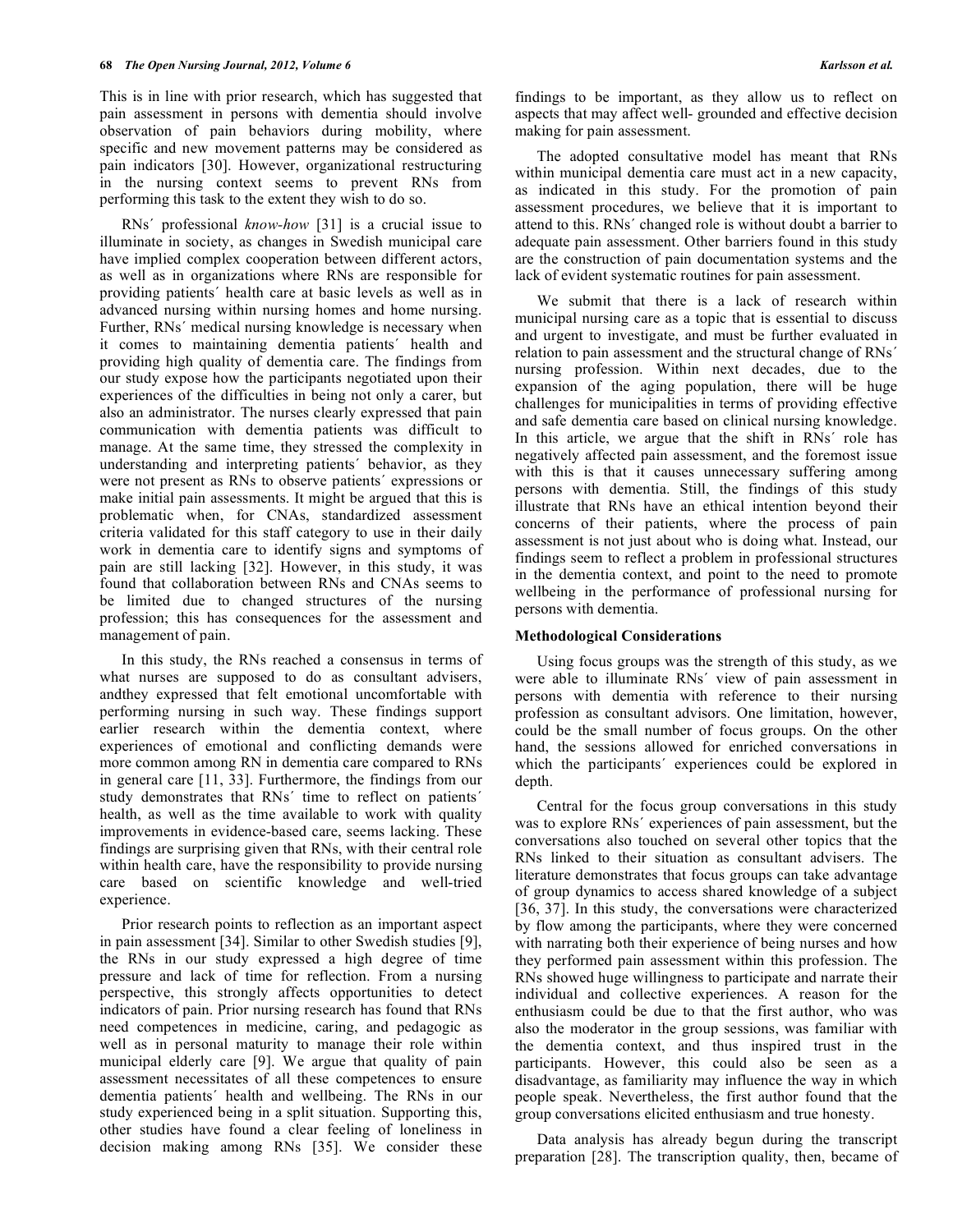particularly importance in capturing the emotional content of the focus group conversations, as well as the words spoken when participants were responding not only to the questions being posed, but also to the experience of belonging to a group. In the present study, we wanted to pay attention to both *what* the participants narrated and to some extent *how* they narrated it in order to present their viewpoint of the conversation topic. To accomplish this, the conversations were transcribed using a transcription methodology that included manifestation principles, *i.e*. characters and layout that illustrated the participants´ interaction. To avoid biases, all authors were involved in the analysis. In this study, we developed categories and subcategories using qualitative content analysis in order to organize the findings. This method served as an analytic strategy to keep both the individual and the group in the text, keeping their stories contextualized and maintaining meaning in a comprehensive way.

#### **CONCLUSIONS**

 The findings from this study indicates that, in order to provide high-quality nursing care in pain assessment, RNs and their colleagues need more time together to reflect and reach consensus in pain assessment and how pain can be expressed among dementia patients. The findings highlight RNs´ frustration with and resistance to providing nursing as consultant advisers. They feel uncomfortable in this function, and do not succeed in fitting into it. From the RNs<sup>'</sup> viewpoint, they consider their work as a clinical task demanding their presence among patients to be able to make accurate and safe pain assessments. However, this seems to be difficult to accomplish due to the consultative model adopted. To promote the quality of dementia nursing care, systematic methods for pain assessment and pain documentation are necessary, as well as professional knowledge of how pain can be expressed by persons with dementia, especially those with communication difficulties.

#### **FUTURE RESEARCH**

 In order to promote skillful assessments, the implementation of standardized language among care teams must be prioritized, along with organizational support for nursing care in the dementia context. Further research is desirable to investigate CNAs´ experiences of pain assessment in persons with dementia, as colleagues to RNs, in order to generate a comprehensive picture of the promotion of pain management within the municipal dementia context.

#### **ACKNOWLEDGEMENTS**

 We thank the participant RNs for their generosity and interest to share their experiences.

## **AUTHOR CONTRIBUTORS**

 Study design: CK. Data collection: CK. Analysis: CK, BS, M E.B, IB. Manuscript preparation: CK prepared while BS, M E.B, IB provided critical revision and supervision.

#### **CONFLICTS OF INTEREST AND FUNDING**

 The study was supported by The Skaraborg Institute, Skövde, Sweden. The authors are aware of no relationships that might present a conflict of interest for this study.

# **ABBRIVIATIONS**

- RN = Registered nurse
- $CNA$  = Certified nursing assistant

#### **REFERENCES**

- [1] Josefsson K, Hansson M. To lead and to be led in municipal elderly care in Sweden as perceived by registered nurses. J Nurs Manag 2011; 19(4): 498-506.
- [2] Cohen-Mansfield J. Nursing Staff Members´ Assessments of Pain in Cognitively Impaired Nursing Home Residents. Pain Manag Nurs 2005; 6(2): 68-75.
- [3] Cunningham C, William M, Kelly F. The assessment and management of pain in people with dementia in care homes. Nurs Older People 2010; 22(7): 29-35.
- [4] Malloy DC, Hadjistavropoulos T. The problem of pain management among persons with dementia, personhood, and the ontology of relationships. Nurs Philos 2004; 5:147-59.
- [5] Nilsson K, Lundgren S, Furåker C. Registered nurses´ everyday activities in municipal health care: A study of Diaries. Int J Nurs Pract 2009; 15: 543-52.
- [6] Fratiglioni L, De Ronchi D, Aguero-Torres H. Worldwide prevalence and incidence of dementia. Drugs Aging 1999; 15: 365- 75.
- [7] Parker MG, Thorslund T. Health trends in the elderly population: Getting better and getting worse. Gerontologist 2007; 47: 150-8.
- [8] Ernsth BM, Malmberg B, Berg S. End-of-life care in the oldest old. Palliat Support Care 2010; 8: 335-44.
- [9] Tunedal U, Fagerberg I. The challenge of being a nurse in community eldercare. Vård i Norden 2001; 21(2): 27-32.
- [10] Weman K, Kihlgren M, Fagerberg I. Older people living in nursing homes or other community care facilities: Registered nurses´ views of their working situation and co-operation with family members. J Clin Nurs 2004;13: 617-26.
- [11] Josefsson K, Sonde L, Winblad B, Robins Wahlin TB. Work situation of registered nurses in municipal elderly care in Sweden: A questionnaire survey. Int J Nurs Stud 2007; 44: 71-82.
- [12] Herr K. Chronic pain: Challenges and assessment strategies*.* J Gerontol Nurs 2002; 28(1): 20-7.
- [13] Blomqvist K, Hallberg IR. Recognizing pain in older adults living in sheltered accommodations: The views of nurses and older adults. Int J Nurs Stud 2001; 38: 305-18.
- [14] Achterberg WP, Gambassi G, Finne-Soveri H, *et al*. Pain in European long-term care facilities: Cross-national study in Finland, Italy and the Netherlands. Pain 2010; 148: 70-4.
- [15] Stolee P, Hillier ML, Bol N, McKellar L, Gauthier N. Instruments for the Assessment of Pain on Older Persons with Cognitive Impairment. Int J Nurs Stud 2005; 53: 319-26.
- [16] Zwakhalen S, Hamers J, Berger M. Improving the clinical usefulness of a behavioural pain scale for older people with dementia. J Adv Nurs 2007; 58(5): 493-502.
- [17] Europe: Old Europe; Demographic change. The Economist 2004; 373(8395): 49-50.
- [18] Wimo A, Karlsson G, Sandman PO, Corder L, Winblad B. Cost of illness due to dementia in Sweden*.* Int J Geriatr Psychiatry 1997; 12: 857-61.
- [19] National Board of Health and Welfare. Socialtjänstlagen, 2001. Available from: http//www.notisum.se/rnp/sls/Lag/20010453.htm [Accessed 6 March 2012] [in Swedish]
- [20] Ministry of Health and Social Affairs. Socialdepartementet. Hälsooch Sjukvårdslag 1982:763. Available from: http://www.notisum. se/Pub/Doc.aspx?url=/rnp/sls/lag/19820763.htm [Accessed: 6 March 2012] [in Swedish].
- [21] SOSFS 1997:14. The National Board of Health and Welfare.Delegering av arbetsuppgifter inom hälso- och sjukvård och tandvård. Available from: http//www.socialstyrelsen.se/sosfs/ 1997-14 [Accessed 6 March 2012] [in Swedish]
- [22] Verbeek H, Zwakhalen SMG, van Rossum E, Ambergen T, Kempen GIJM, Hamers JPH. Small-scale, homelike facilities versus regular psychogeriatric nursing home wards: a crosssectional study into residents´ characteristics. BMC Health Serv Res 2010; 10: 30. Available from:http://www.biomedcentral.com/ 1472-6963/10/30 [Accessed: 3 Sept 2011]
- [23] The National Board of Health and Welfare.Tillståndet och utvecklingen inom hälso- och sjukvård och socialtjänst-